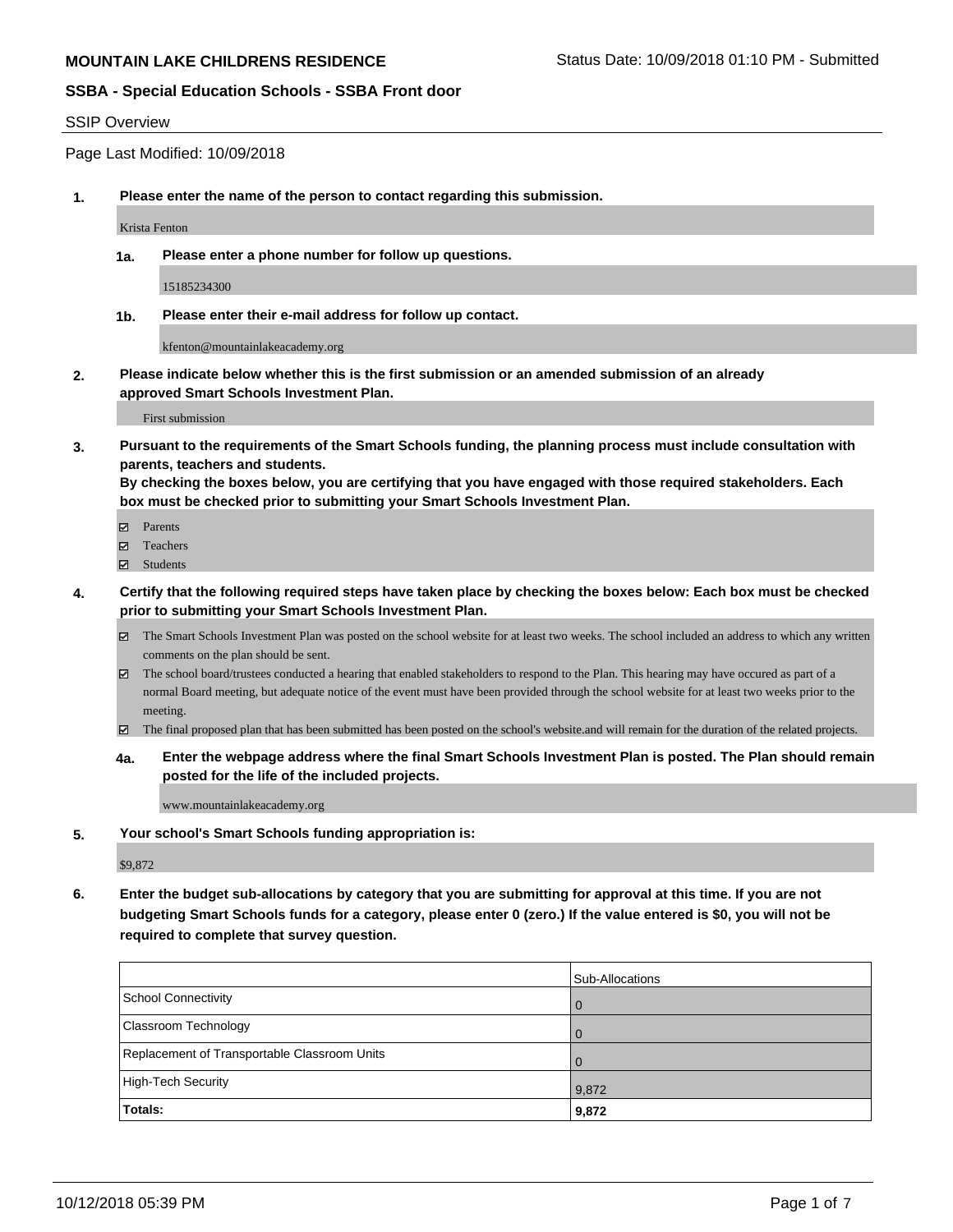School Connectivity

Page Last Modified: 07/05/2018

**1. Describe how you intend to use Smart Schools funds for high-speed broadband and/or wireless connectivity projects in school buildings.**

(No Response)

**2. Describe how the school plans to use digital connectivity and technology to improve teaching and learning.**

(No Response)

**3. Does your School Connectivity project require new construction or substantially altered space and result in capitalized cost in excess of \$100,000?**

(No Response)

**4. If you are submitting an allocation for School Connectivity complete this table.**

**Note that the calculated Total at the bottom of the table must equal the Total allocation for this category that you entered in the SSIP Overview overall budget.** 

|                                            | Sub-Allocation |
|--------------------------------------------|----------------|
| Network/Access Costs                       | (No Response)  |
| <b>Outside Plant Costs</b>                 | (No Response)  |
| School Internal Connections and Components | (No Response)  |
| <b>Professional Services</b>               | (No Response)  |
| Testing                                    | (No Response)  |
| <b>Other Upfront Costs</b>                 | (No Response)  |
| <b>Other Costs</b>                         | (No Response)  |
| Totals:                                    | 0              |

**5. Please detail the type, quantity, per unit cost and total cost of the eligible items under each sub-category. This is especially important for any expenditures listed under the "Other" category. All expenditures must be eligible for tax-exempt financing to be reimbursed with Smart Schools funds. Sufficient detail must be provided so that we can verify this is the case. If you have any questions, please contact us directly through smartschools@nysed.gov. Add rows under each sub-category for additional items, as needed.**

| Select the allowable expenditure | Item to be purchased | Quantity      | Cost per Item | Total Cost    |
|----------------------------------|----------------------|---------------|---------------|---------------|
| type.                            |                      |               |               |               |
| Repeat to add another item under |                      |               |               |               |
| each type.                       |                      |               |               |               |
| (No Response)                    | (No Response)        | (No Response) | (No Response) | (No Response) |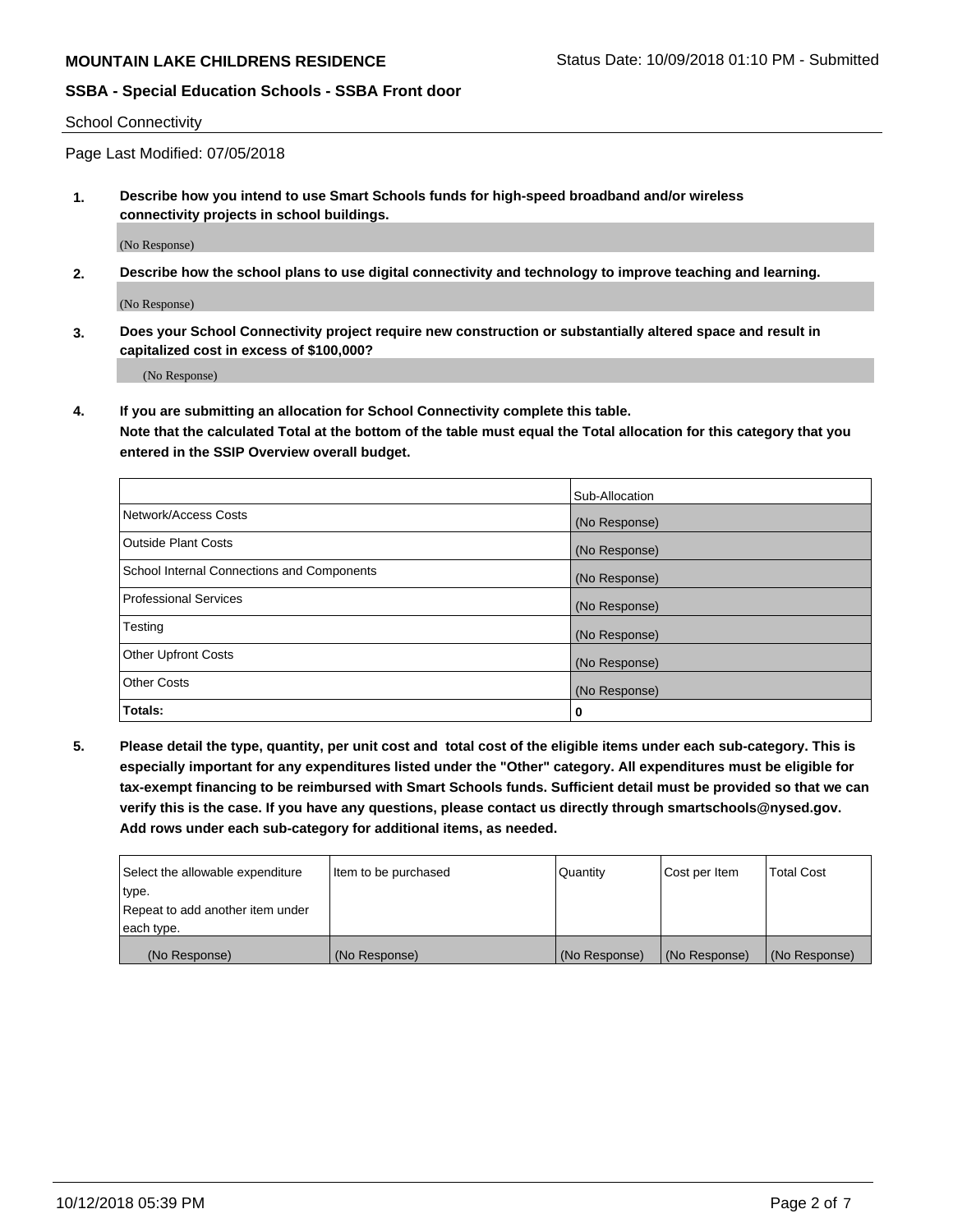Classroom Learning Technology Equipment (Devices)

Page Last Modified: 07/05/2018

**1. Describe the devices you intend to purchase and their compatibility with existing or planned platforms or systems.**

(No Response)

**2. Describe how the proposed technology purchases will improve teaching and learning inside or outside of the classroom.**

(No Response)

**3. To ensure the sustainability of technology purchases made with Smart Schools funds, schools must have a plan to maintain and support technology purchases reimbursed with Smart Schools funds. This sustainability plan should support recurring costs of use that are ineligible for Smart Schools funding such as device maintenance, technical support, Internet and wireless fees, maintenance of hotspots, staff professional development, building maintenance and the replacement of incidental items.**

By checking this box, you certify that the school has a sustainability plan as described above.

**4. Schools must ensure that devices purchased with Smart Schools funds will be distributed, prepared for use, maintained and supported appropriately. Schools must maintain detailed device inventories in accordance with generally accepted accounting principles.**

By checking this box, you certify that the school has a distribution and inventory management plan and system in place.

- **5. Schools must contact the SUNY/CUNY teacher preparation program that supplies the largest number of the its new teachers to request advice on innovative uses and best practices at the intersection of pedagogy and educational technology.**
	- $\Box$  By checking this box, you certify that you have contacted the SUNY/CUNY teacher preparation program that supplies the largest number of your new teachers to request advice on these issues.
	- **5a. Please enter the name of the SUNY or CUNY Institution that you contacted.**

(No Response)

**5b. Enter the primary Institution phone number.**

(No Response)

**5c. Enter the name of the contact person with whom you consulted and/or will be collaborating with on innovative uses of technology and best practices.**

(No Response)

**6. If you are submitting an allocation for Classroom Educational Technology, complete this table.**

**Note that the calculated Total at the bottom of the table must equal the Total allocation for this category that you entered in the SSIP Overview overall budget.**

|                         | Sub-Allocation |
|-------------------------|----------------|
| Interactive Whiteboards | (No Response)  |
| Computer Servers        | (No Response)  |
| Desktop Computers       | (No Response)  |
| Laptop Computers        | (No Response)  |
| <b>Tablet Computers</b> | (No Response)  |
| <b>Other Costs</b>      | (No Response)  |
| Totals:                 | 0              |

**7. Please detail the type, quantity, per unit cost and total cost of the eligible items under each sub-category. This is**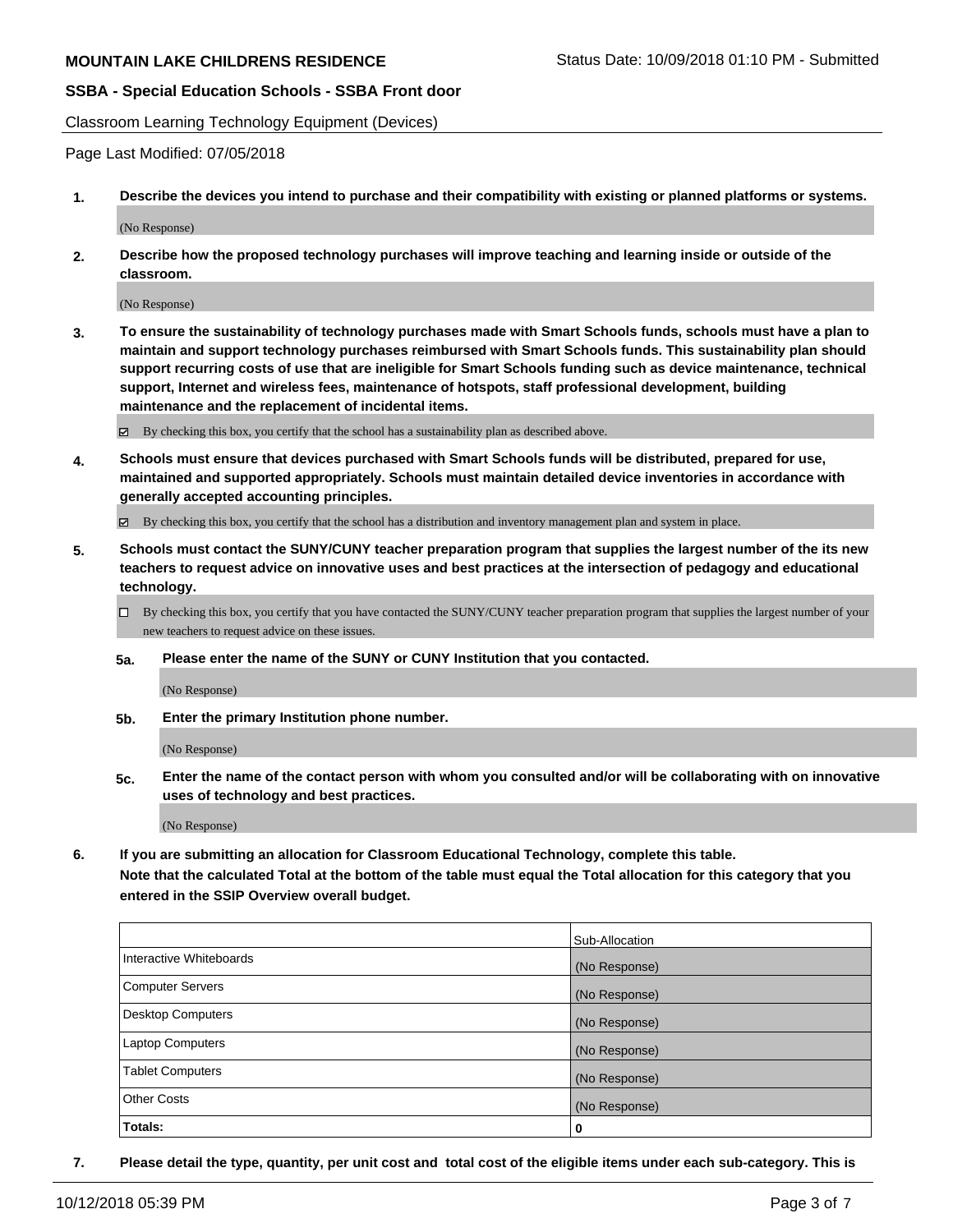Classroom Learning Technology Equipment (Devices)

Page Last Modified: 07/05/2018

**especially important for any expenditures listed under the "Other" category. All expenditures must be capital bond eligible to be reimbursed with Smart Schools funds. If you have any questions, please contact us directly through smartschools@nysed.gov.**

#### **Add rows under each sub-category for additional items, as needed.**

| Select the allowable expenditure | Item to be purchased | Quantity      | Cost per Item | <b>Total Cost</b> |
|----------------------------------|----------------------|---------------|---------------|-------------------|
| type.                            |                      |               |               |                   |
| Repeat to add another item under |                      |               |               |                   |
| each type.                       |                      |               |               |                   |
| (No Response)                    | (No Response)        | (No Response) | (No Response) | (No Response)     |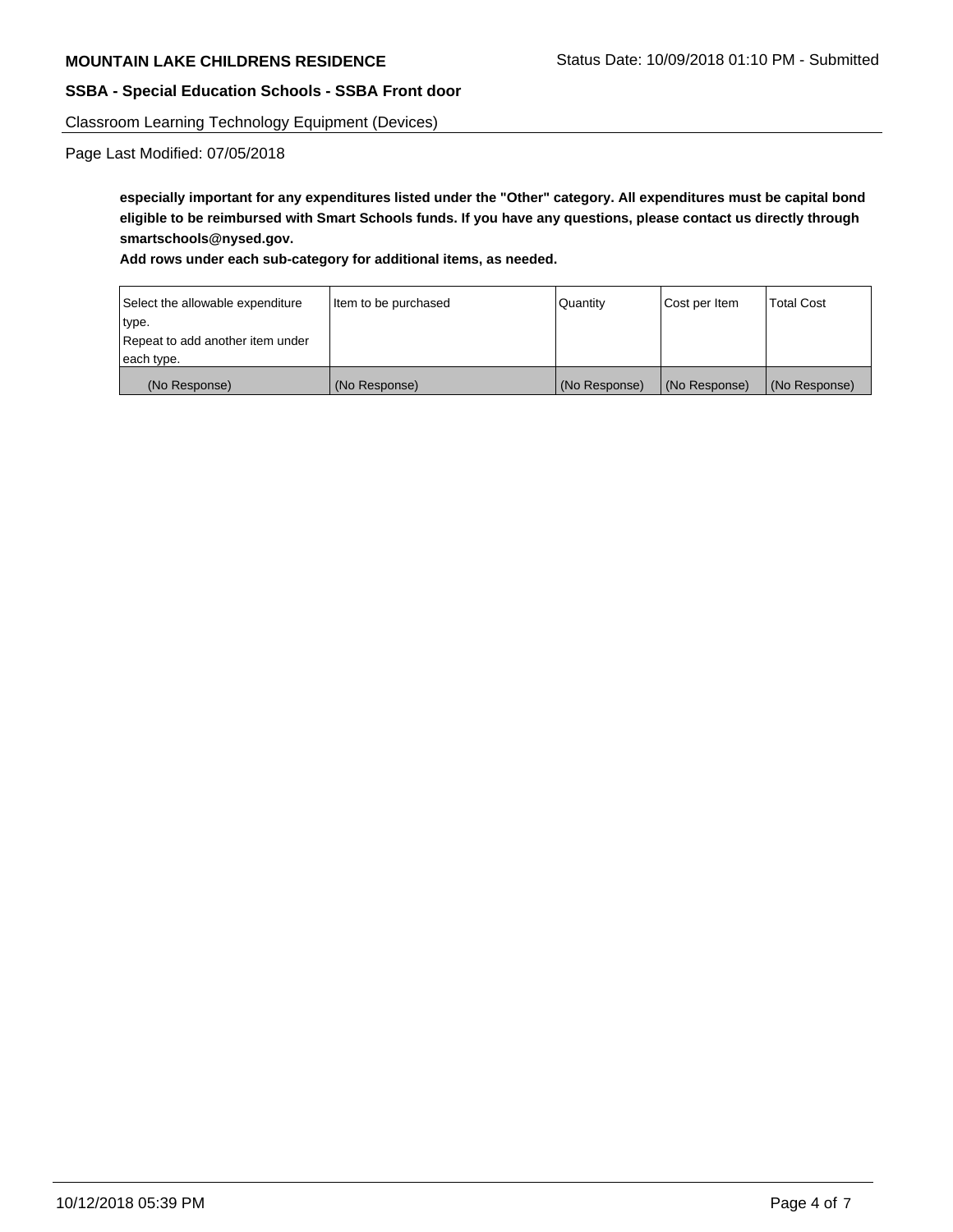Replace/Modernize Transportable Classrooms

Page Last Modified: 07/05/2018

**1. Describe the school's plan to construct, enhance or modernize education facilities to provide high-quality instructional space by replacing transportable classrooms.**

(No Response)

**2. Does your Classroom Trailer project require new construction or substantially altered space and result in capitalized cost in excess of \$100,000?**

(No Response)

**3. If you have made an allocation for Replace Transportable Classrooms, complete this table. Note that the calculated Total at the bottom of the table must equal the Total allocation for this category that you entered in the SSIP Overview overall budget.**

|                                                | Sub-Allocation |
|------------------------------------------------|----------------|
| Construct New Instructional Space              | (No Response)  |
| Enhance/Modernize Existing Instructional Space | (No Response)  |
| Other Costs                                    | (No Response)  |
| Totals:                                        | 0              |

**4. Please detail the type, quantity, per unit cost and total cost of the eligible items under each sub-category. This is especially important for any expenditures listed under the "Other" category. All expenditures must be capital bond eligible to be reimbursed with Smart Schools funds. If you have any questions, please contact us directly through smartschools@nysed.gov.**

**Add rows under each sub-category for additional items, as needed.**

| Select the allowable expenditure | Item to be purchased | Quantity      | Cost per Item | Total Cost    |
|----------------------------------|----------------------|---------------|---------------|---------------|
| type.                            |                      |               |               |               |
| Repeat to add another item under |                      |               |               |               |
| each type.                       |                      |               |               |               |
| (No Response)                    | (No Response)        | (No Response) | (No Response) | (No Response) |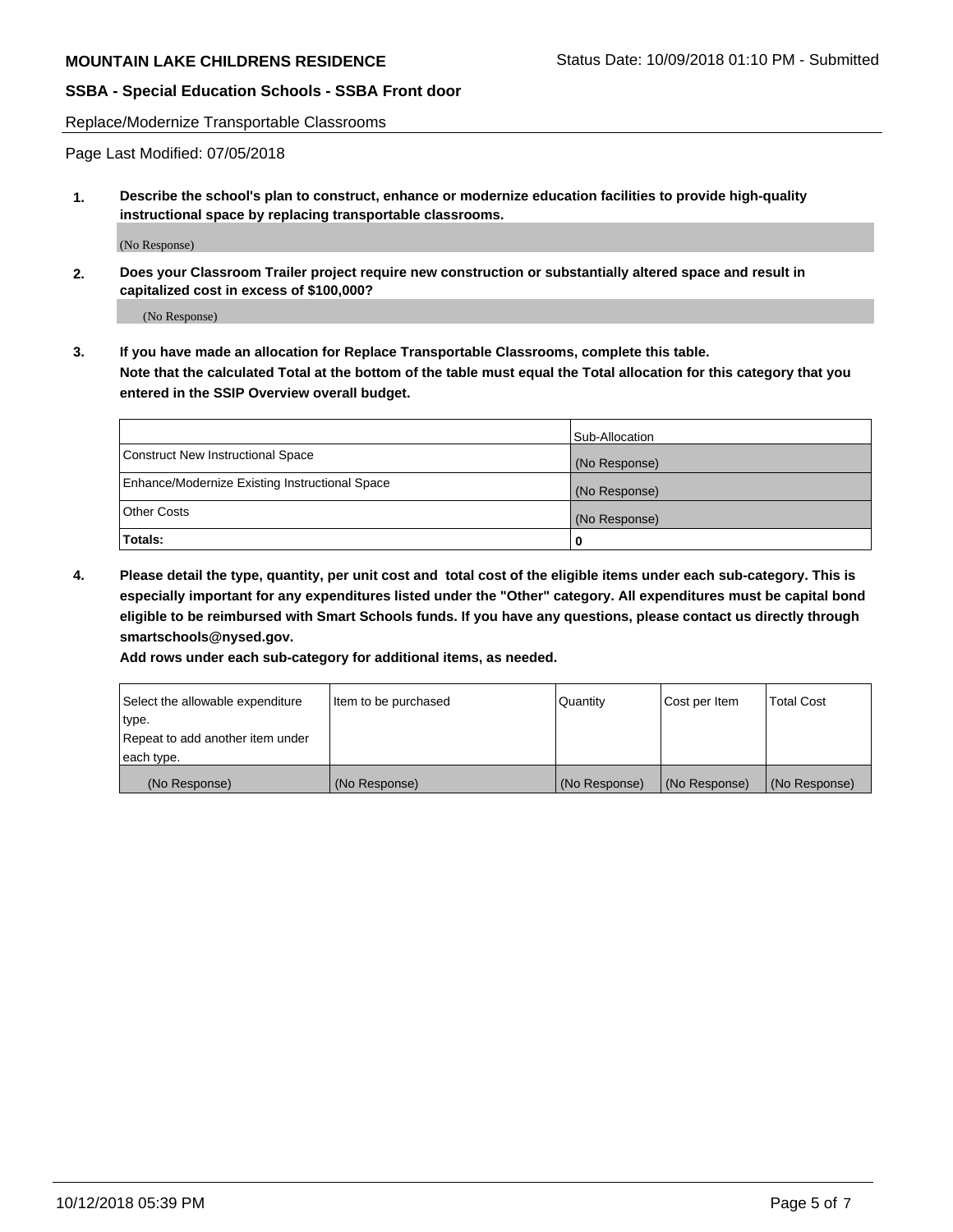#### High-Tech Security Features

Page Last Modified: 09/24/2018

**1. Describe how you intend to use Smart Schools funds to install high-tech security features in school buildings and on school campuses.**

We intend to use Smart School funds to install new video surveillance cameras. We also intend to replace our front door and include a remote electronic door unlatching system.

**2. Does your High-Tech Security project require new construction or substantially altered space and result in capitalized cost in excess of \$100,000?**

No

**3. If you have made an allocation for High-Tech Security Features, complete this table. Note that the calculated Total at the bottom of the table must equal the Total allocation for this category that you entered in the SSIP Overview overall budget.**

|                                   | Sub-Allocation |
|-----------------------------------|----------------|
| <b>Electronic Security System</b> | 2,335          |
| <b>Entry Control System</b>       | 2,563          |
| Approved Door Hardening Project   | 4,974          |
| <b>Other Costs</b>                | $\overline{0}$ |
| Totals:                           | 9,872          |

**4. Please detail the type, quantity, per unit cost and total cost of the eligible items under each sub-category. This is especially important for any expenditures listed under the "Other" category. All expenditures must be capital bond eligible to be reimbursed with Smart Schools funds. If you have any questions, please contact us directly through smartschools@nysed.gov.**

**Add rows under each sub-category for additional items, as needed.**

| Select the allowable expenditure<br>type.<br>Repeat to add another item under<br>each type. | Item to be purchased                               | Quantity | Cost per Item | <b>Total Cost</b> |
|---------------------------------------------------------------------------------------------|----------------------------------------------------|----------|---------------|-------------------|
| Main Entrance Entry Control<br><b>System</b>                                                | Aiphone JK series door kit                         |          | 738           | 738               |
| Approved Door Hardening<br>Project                                                          | Hollow metal frame door with glass<br>and hardware | 1        | 4,974         | 4,974             |
| <b>Main Entrance Electronic</b><br><b>Security System</b>                                   | Hikvision nyr built in                             |          | 652           | 652               |
| Main Entrance Entry Control<br><b>System</b>                                                | Aiphone video master                               |          | 278           | 278               |
| Main Entrance Entry Control<br>System                                                       | Aiphone video relay                                | 1        | 21            | 21                |
| Main Entrance Entry Control<br><b>System</b>                                                | Aiphone relay for external signaling               | 1        | 78            | 78                |
| Main Entrance Entry Control<br><b>System</b>                                                | Altronix power supply kit                          |          | 63            | 63                |
| <b>Main Entrance Entry Control</b>                                                          | Chime                                              |          | 43            | 43                |